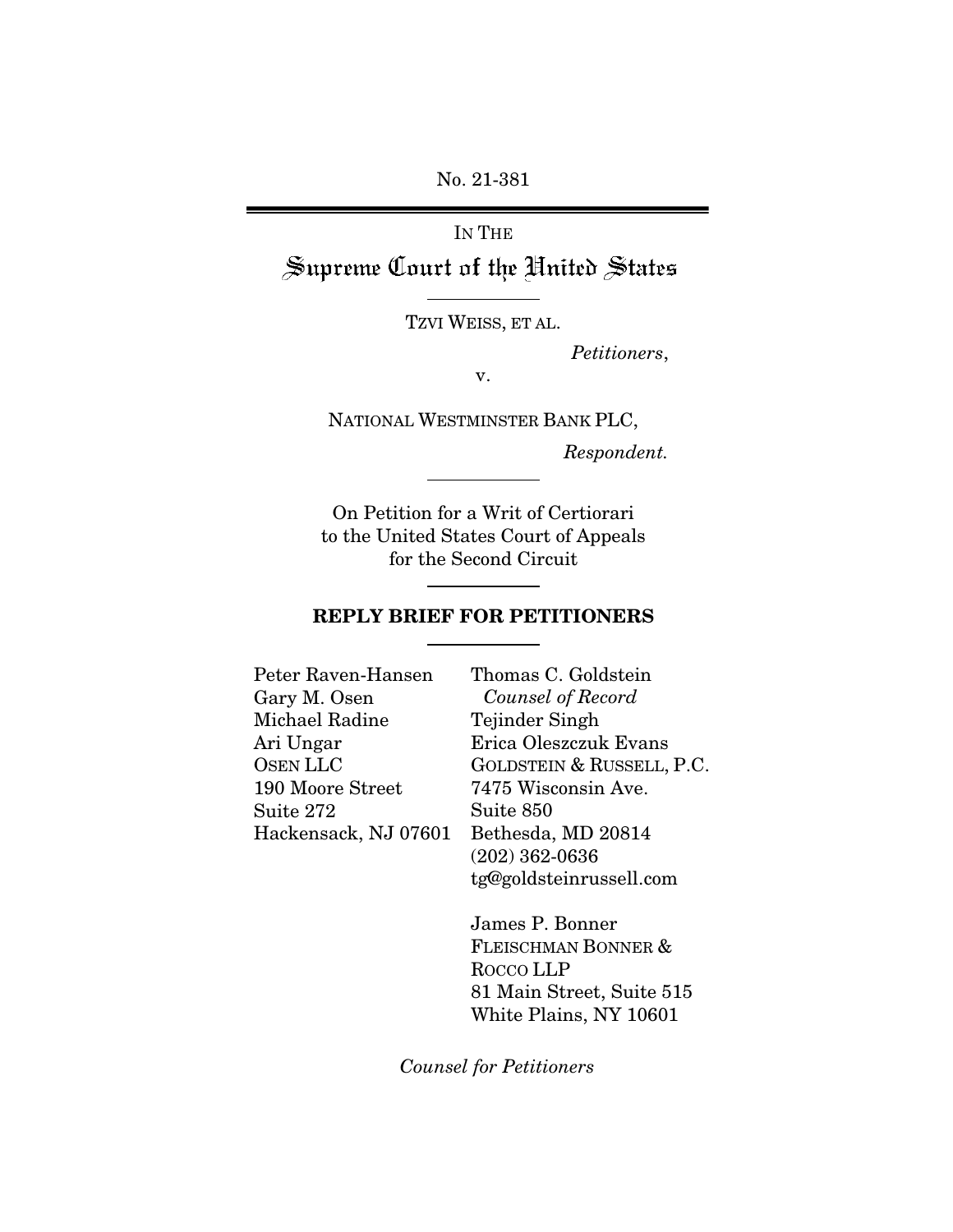# TABLE OF CONTENTS

| I. There Is a Clear, Outcome-Determinative  |  |
|---------------------------------------------|--|
| II. The Question Presented Is Important and |  |
| III. The Essential Dispute Is Legal, Not    |  |
|                                             |  |
| V. In the Alternative, a CVSG Would Be      |  |
|                                             |  |
|                                             |  |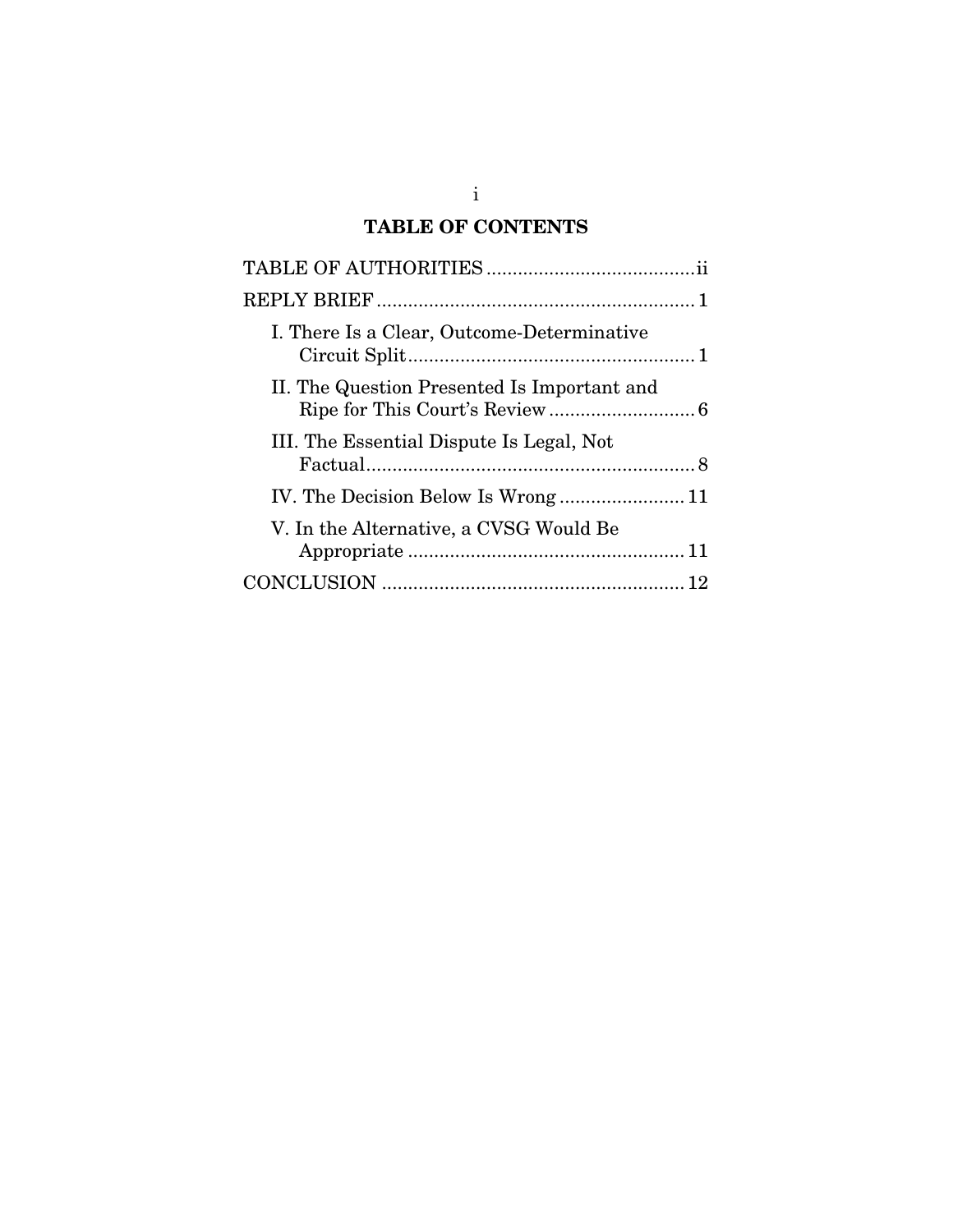## TABLE OF AUTHORITIES

## Cases

<span id="page-2-0"></span>

| Boim v. Holy Land Found. for Relief & Dev., |
|---------------------------------------------|
| Crosby v. Twitter, Inc.,                    |
| Gonzalez v. Google LLC,                     |
| Halberstam v. Welch,                        |
| Holder v. Humanitarian Law Project,         |
| Honickman v. BLOM Bank SAL,                 |
| Kaplan v. Lebanese Canadian Bank, SAL,      |
| Kemper v. Deutsche Bank AG,                 |
| Linde v. Arab Bank, PLC,                    |
| Retana v. Twitter, Inc.,                    |
| United States v. El-Mezain,                 |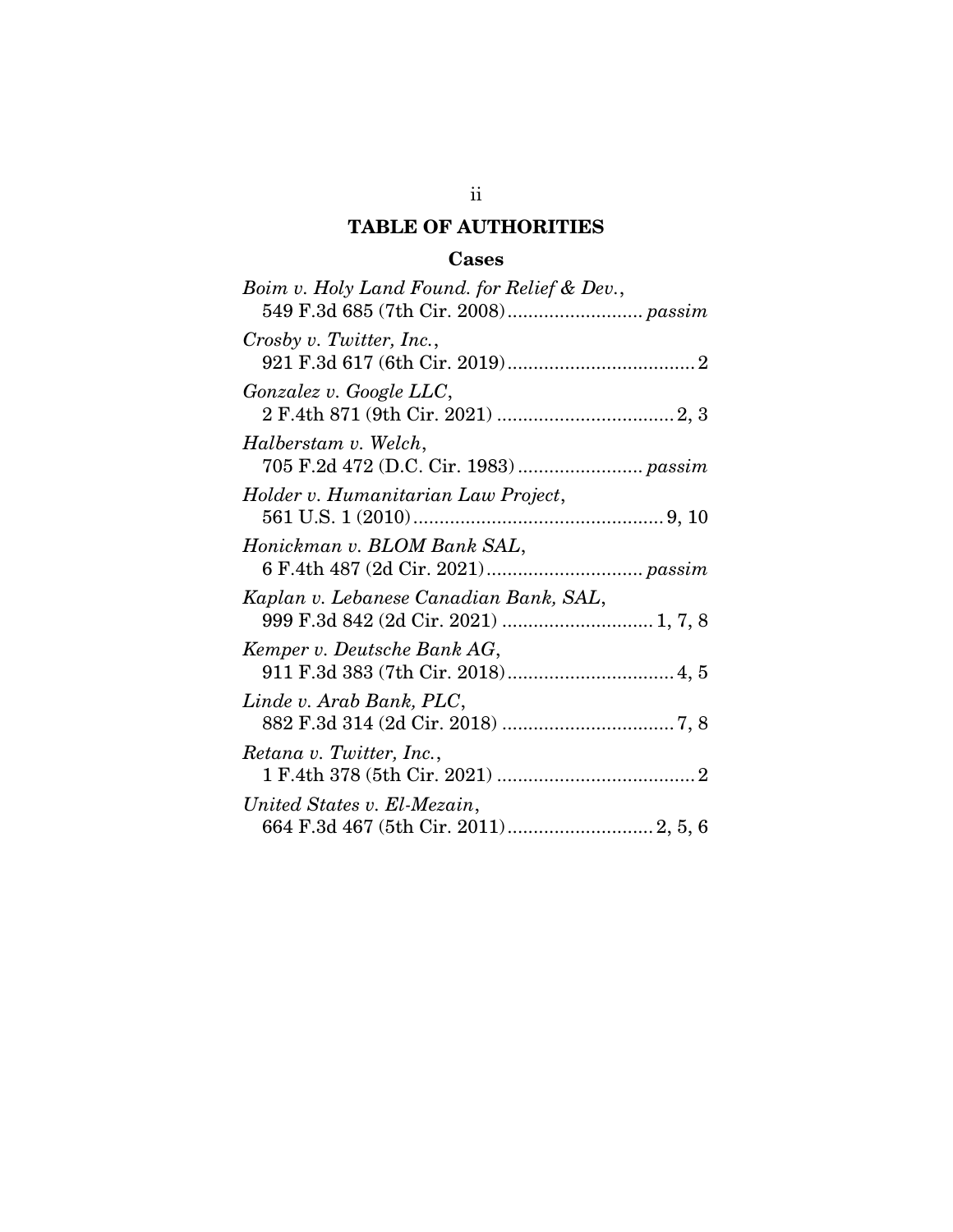## Statutes

| of 1996, Pub. L. No. 104-132, 110 Stat. 1214 9    |
|---------------------------------------------------|
| Pub. L. No. 114-222, 130 Stat. 852 (2016)  passim |
|                                                   |
|                                                   |
|                                                   |
|                                                   |
|                                                   |
|                                                   |
|                                                   |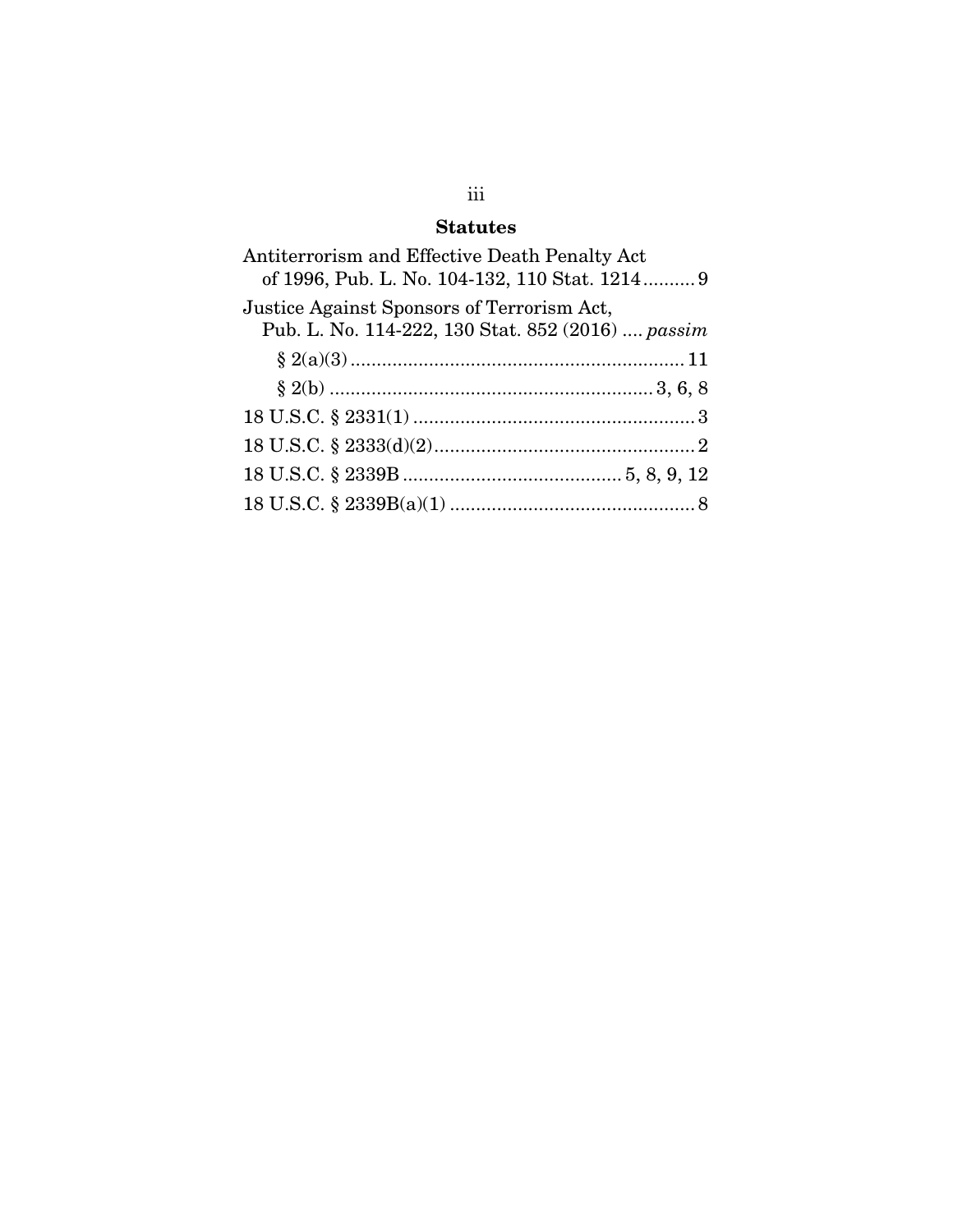#### REPLY BRIEF

#### <span id="page-4-1"></span><span id="page-4-0"></span>I. There Is a Clear, Outcome-Determinative Circuit Split.

1. In the Second Circuit, "aiding and abetting an *act* of international terrorism requires more than the provision of material support to a designated terrorist *organization*." Pet. App. 37a-38a (quotation marks and brackets omitted). Specifically, if a defendant knowingly provides substantial funds to parts of an FTO that "performed charitable work," and the funds are not earmarked or used for a "terroristic purpose," *e.g.*, attacks or recruiting, the Second Circuit holds that the defendant is entitled to judgment as a matter of law. *Id*. at 41a. The court also expressly rejects the argument that because money is fungible, transfers to the charitable or social wing of an FTO foreseeably lead to terrorist violence. *See Honickman v. BLOM Bank SAL*, 6 F.4th 487, 499 (2d Cir. 2021). Instead, the recipients of the funds must be "closely intertwined with [the FTO's] violent terrorist activities" for the Second Circuit to allow claims to proceed (even past the pleading stage). *Kaplan v. Lebanese Canadian Bank, SAL*, 999 F.3d 842, 860 (2d Cir. 2021).

The Seventh Circuit, by contrast, holds that "[a]nyone who knowingly contributes to the nonviolent wing of an organization that he knows to engage in terrorism is knowingly contributing to the organization's terrorist activities," and emphasizes that "if you give money to an organization that you know to be engaged in terrorism, the fact that you earmark it for the organization's nonterrorist activities does not get you off the liability hook." *Boim v. Holy Land Found. for Relief & Dev.*, 549 F.3d 685, 698 (7th Cir. 2008) (en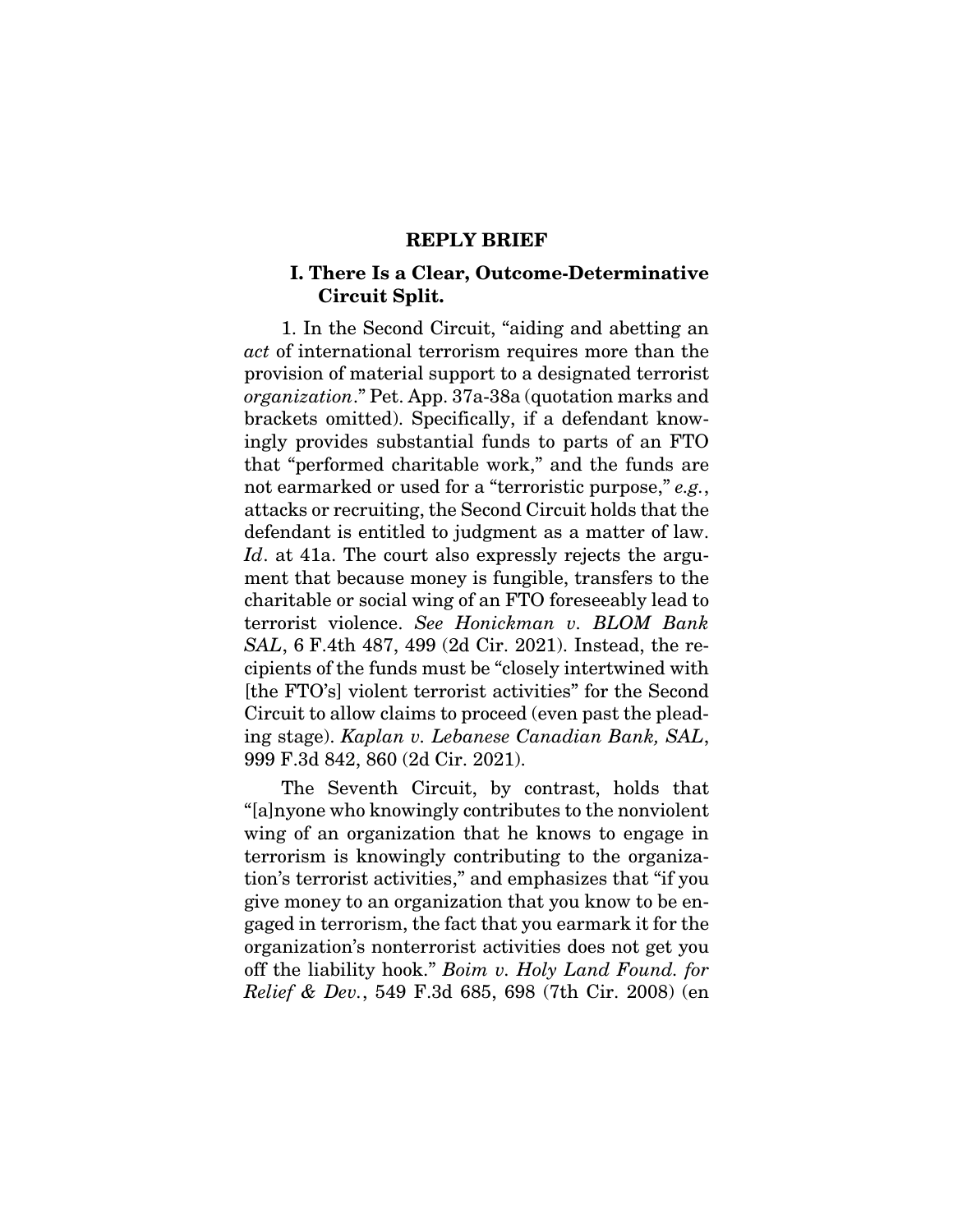banc). This is because money is fungible and an FTO's "social welfare activities reinforce its terrorist activities." *Ibid*. The Fifth Circuit similarly recognizes that "purportedly charitable donations also indirectly aid[] … violent activities" because "money is fungible." *United States v. El-Mezain*, 664 F.3d 467, 508 (5th Cir. 2011) (quotation marks and brackets omitted).

2. NatWest disputes this clear split, citing cases from the Fifth, Sixth, and Ninth Circuits that it contends support the Second Circuit's rule. Opp. 19. Two of these cases are irrelevant, and the third reinforces the split.

In *Retana v. Twitter, Inc.*, 1 F.4th 378, 381-82 (5th Cir. 2021), and *Crosby v. Twitter, Inc.*, 921 F.3d 617, 626 (6th Cir. 2019), the claims under JASTA failed because the plaintiffs had not shown that FTOs "committed, planned, or authorized" the attacks (an essential predicate to secondary liability under JASTA, 18 U.S.C. § 2333(d)(2)). The courts never considered the aiding and abetting standard.

In *Gonzalez v. Google LLC*, 2 F.4th 871, 903 (9th Cir. 2021), plaintiffs alleged that Google shared advertising revenue from the Islamic State's (ISIS) YouTube videos with ISIS (as Google did for YouTube channel owners generally). The Ninth Circuit held that the "general awareness" element of *Halberstam v. Welch*, 705 F.2d 472 (D.C. Cir. 1983) was satisfied because "the allegation that Google knowingly gave fungible dollars to a terrorist organization plausibly alleges that Google was aware of the role it played." 2 F.4th at 903. Thus, the Ninth Circuit embraced the same fungibility principle that the Fifth and Seventh Circuits accept, and the Second Circuit rejects. Other plaintiffs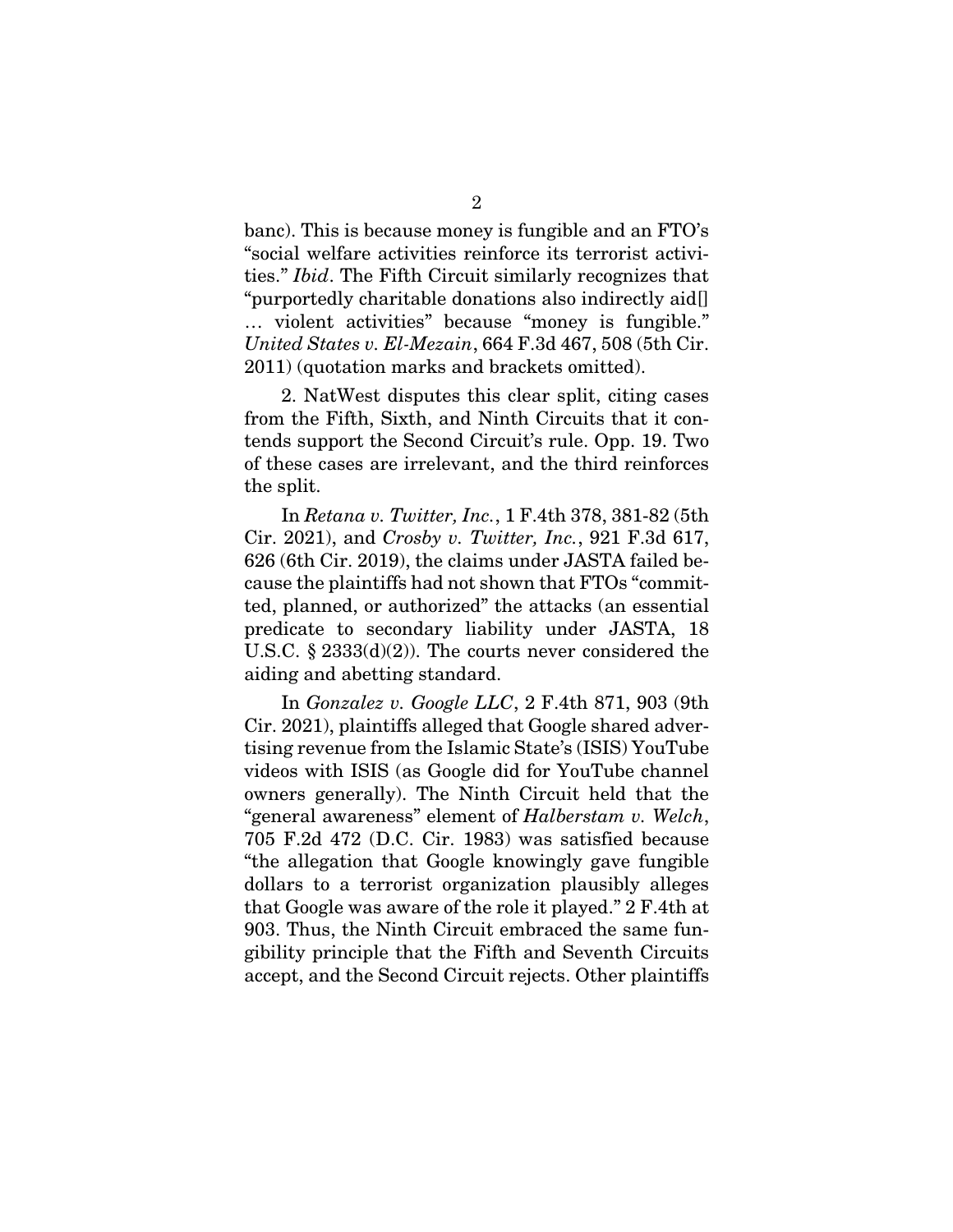in *Gonzalez* prevailed on the same rationale. *See id.* at 908-10.

3. NatWest attempts to downplay the split with *Boim*, Opp. 19-21, but doesn't even address the most important part of the case, *i.e.*, the unequivocal statement that those who provide money to "the nonviolent wing" of an FTO "knowingly contribut [e] to the organization's terrorist activities." 549 F.3d at 698. This point is critical: NatWest does not dispute the crux of the split.

Instead, NatWest observes that *Boim* was not a JASTA case. Opp. 19-21. Petitioners anticipated this argument by explaining that in every way that matters, the *Boim* standard is indistinguishable from JASTA. The case was about aiding and abetting liability when a defendant provides money to an FTO; it cited *Halberstam*, which supplies the JASTA standard; and it found that defendants that provided substantial monetary assistance to largely the same Hamas social welfare organizations at issue here knowingly contributed to terrorism. Pet. 22-23.

To the extent the pre-JASTA distinction is relevant, it only helps petitioners: *Boim* found liability for aiding and abetting even under the ATA's primary liability provisions—which are more demanding than JASTA's secondary liability provision establishing the "broadest possible basis" for relief, JASTA § 2(b). To win in *Boim*, the plaintiffs had to show that giving money to Hamas's charitable arm itself involved acts "dangerous to human life," and proximately caused a terrorist attack. 549 F.3d at 690 (quoting the definition of international terrorism at  $18$  U.S.C.  $\S$   $2331(1)$ ; *id*. at 698 (explaining that donations to Hamas "significantly enhanced the risk of terrorist acts and thus the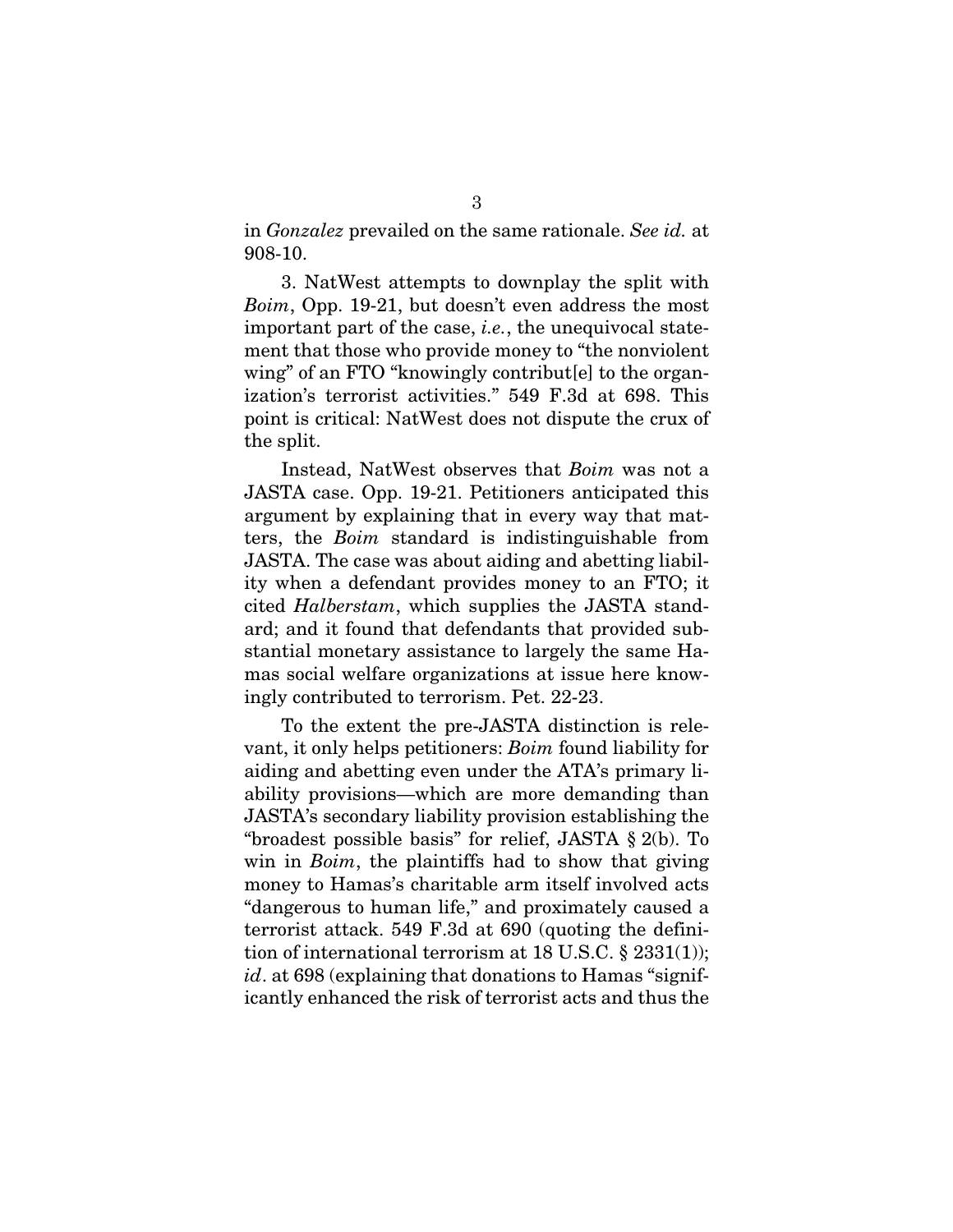probability that the plaintiff's decedent would be a victim"). The Seventh Circuit held that even these relatively demanding elements were satisfied by donations to Hamas's social wing. *A fortiori*, the same facts establish scienter under JASTA, which only requires a general awareness that donations to an FTO's charitable arm foreseeably contribute to terrorist violence. Thus, the fact that *Boim* is a pre-JASTA case only makes the conflict with this case starker.

This also answers NatWest's argument that the Second Circuit in *Honickman* distinguished *Boim* as a pre-JASTA case. Opp. 20. The distinction is immaterial, and *Honickman* also acknowledged clear tension between *Boim* and the Second Circuit's binding decisions. Pet. 28 (quoting *Honickman*, 6 F.4th at 499 n.14). Ultimately, whether *Honickman*'s footnote acknowledged a circuit split or dismissed *Boim*'s "persuasive value" as "insufficient," 6 F.4th at 499 n.14, so as to avoid saying the words "circuit split," the circuit conflict is clear from *Honickman*'s holding—which explicitly rejected the "'fungibility' rationale" in civil cases, dismissing *at the pleading stage* a JASTA case against a bank that knowingly helped Hamas fundraisers. *Id.* at 499.

NatWest cites *Kemper v. Deutsche Bank AG*, 911 F.3d 383, 396 (7th Cir. 2018), for the proposition that JASTA liability is "more limited" than the scienter standard the Seventh Circuit articulated in *Boim*. Opp. 20. This is misleading. In *Kemper*, the district court held that JASTA did not apply because "the attack" that injured the plaintiff "was orchestrated by Iran," and not by an FTO; the plaintiff did "not contest[] th[at] holding on appeal," and thus "waived" reliance on JASTA. 911 F.3d at 396. The court then held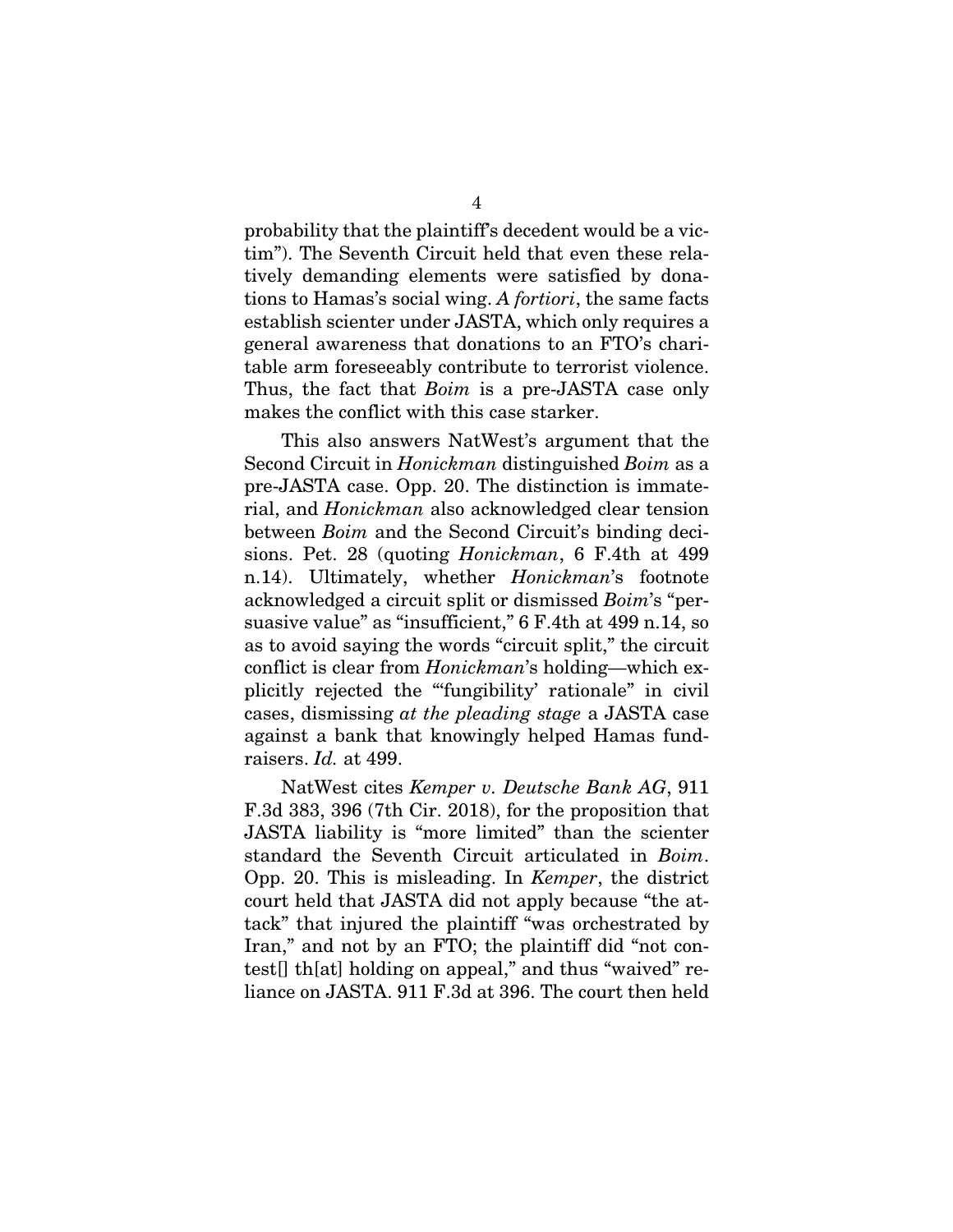that unless the FTO orchestrated the attack, *Boim* could not support primary liability for conspiracies, lest JASTA's conspiracy provision become superfluous. *Ibid*. It was *in that sense only* (*i.e.*, requiring FTO involvement) that *Kemper* deemed JASTA more limited than *Boim*. Nonetheless, *Kemper* reaffirms *Boim*'s holding that "giving fungible dollars to a terrorist organization" is "dangerous to human life." *Id*. at 390.

NatWest's arguments about the Fifth Circuit's precedents are similarly unpersuasive. NatWest observes that *El-Mezain* addressed 18 U.S.C. § 2339B (the criminal material support statute), not JASTA. But the key point is that *El-Mezain* concluded that donations to largely the same Hamas social welfare organizations at issue here support terrorist violence *see El-Mezain*, 664 F.3d at 486—a proposition the Second Circuit rejects as a matter of law. NatWest also ignores that district courts in the Fifth Circuit have relied on *El-Mezain* and *Boim* to impose broad liability in civil ATA cases. *See* Pet. 27.

Finally, NatWest argues that *Boim* and *El-Mezain* were about donors who sent funds to Hamas, as opposed to banks that processed the transfers. Opp. 21-23. But donors and banks are both vital participants in the exact same transactions, and banks are just as capable as donors of foreseeing that funding an FTO risks violence—which is all that JASTA's scienter requirement asks. At the very most, NatWest's distinction is a jury argument.

What NatWest hasn't shown is that the Seventh and Fifth Circuits would grant judgment to it as a matter of law. On the contrary, the defendants in *Boim* and *El-Mezain* argued that their intentions were benign, and so they lacked scienter—just as NatWest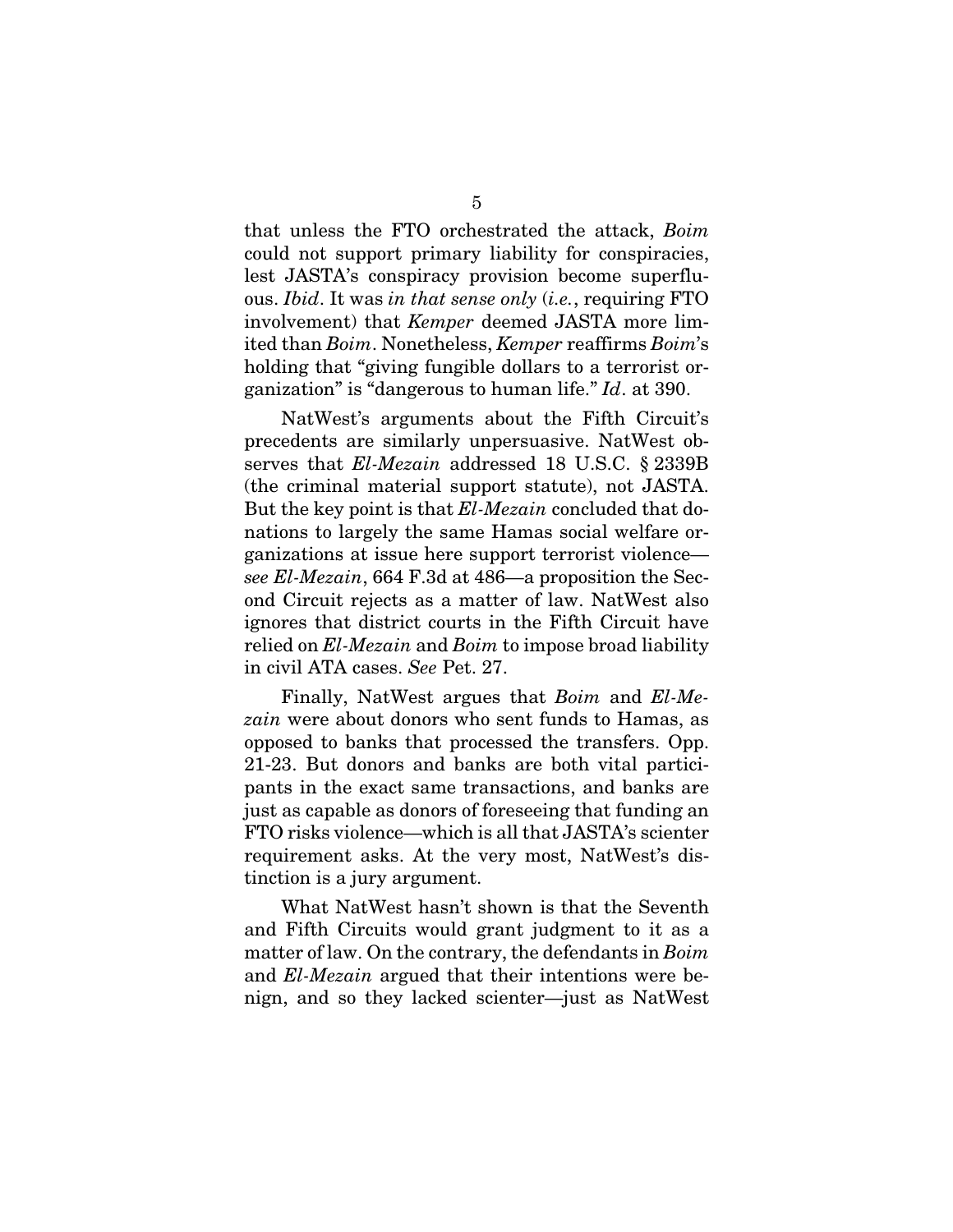does here. The other circuits correctly held that this contention was for a jury to accept or reject. *See Boim*, 549 F.3d at 698 (observing that most of the defendants "directed their support exclusively to" Hamas's "health, educational, and other social welfare services," but deeming this irrelevant); *El-Mezain*, 664 F.3d at 489, 508 (explaining that "[t]he defendants' theory at trial largely was that they did not support Hamas or terrorism, but rather shared a sympathy for the plight of the Palestinian people," but finding that the jury was entitled to reject that defense because "money is fungible" such that "purportedly charitable donations also indirectly aided Hamas's violent activities") (cleaned up). The Second Circuit, by contrast, treats the absence of a stated "terroristic purpose" as a conclusive defense as a matter of law. Pet. App. 41a. That's a circuit split.

#### <span id="page-9-0"></span>II. The Question Presented Is Important and Ripe for This Court's Review.

NatWest ignores how important the question presented is. Petitioners explained that terrorists are right now—relying primarily on international banks to access funds. Pet. 32-35. Applying JASTA consistently with its broad scope is essential to curbing bank participation in this misconduct, and to providing redress to victims. Moreover, Congress has already enacted the "broadest possible" statute. JASTA § 2(b). The legislature having spoken clearly, it falls to this Court to ensure that lower courts follow Congress's directive.

Five amicus briefs—by national security and counterterrorism policy experts, legal scholars, prominent U.S. senators on both sides of the aisle, and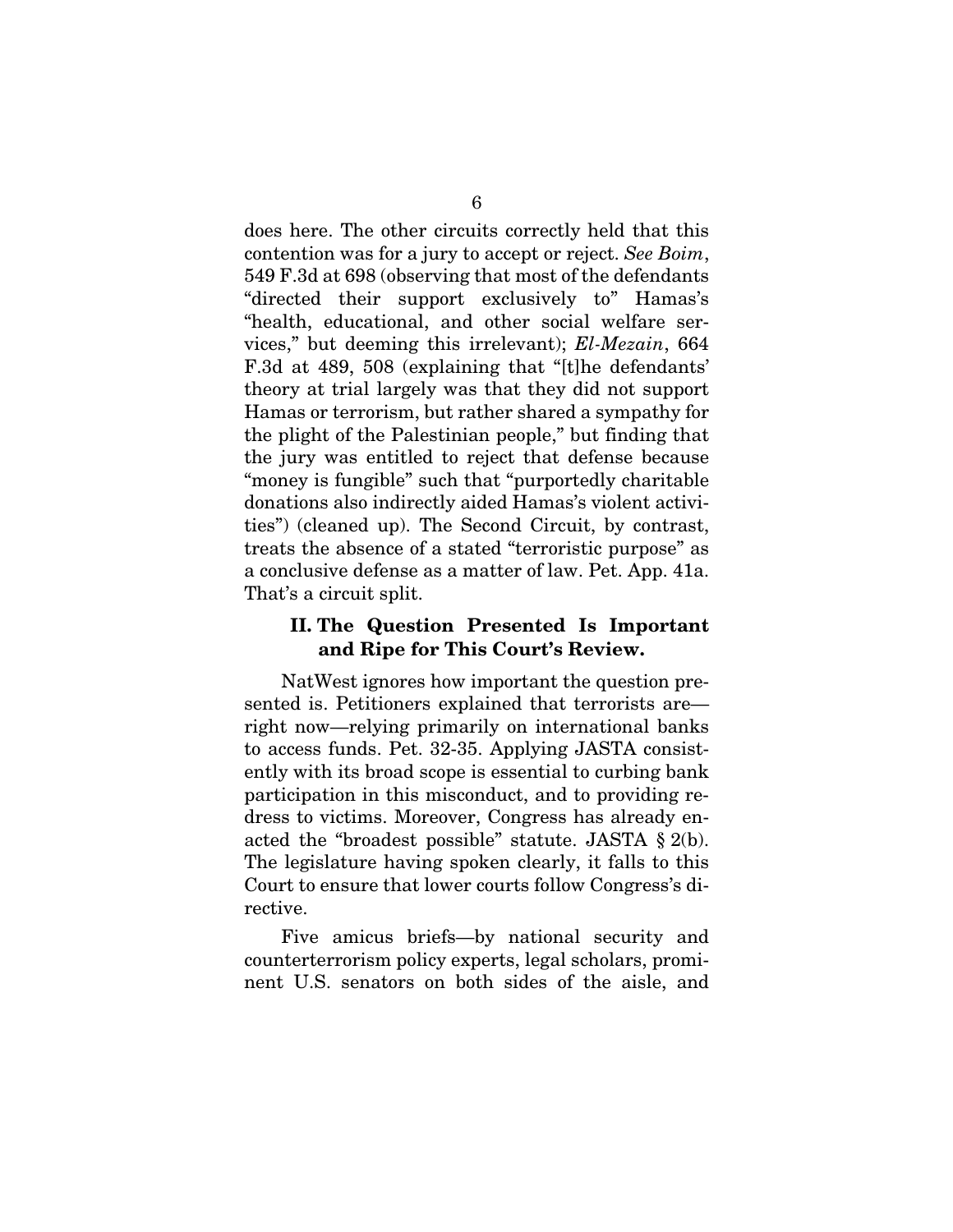advocacy organizations—confirm the question's importance. These diverse and well-qualified amici have spent their own time and resources to ask this Court to review this question—and to do so now before the Second Circuit's rule further undermines efforts to counter terror financing.

NatWest argues that other JASTA cases are percolating, so this Court can wait to take one. Opp. 23- 24. But NatWest does not (and cannot) argue that further percolation will cause the Second Circuit to change its erroneous rule (recently reaffirmed in *Kaplan* and *Honickman*), which matters because the vast majority of cases against banks are pending (and will always be pending) in the Second Circuit. Pet. 34- 35 (string-citing cases).

NatWest also disputes the contention that JASTA is a "dead letter" in the Second Circuit, citing two cases that did not dismiss JASTA claims. Opp. 23. But the "dead letter" language isn't petitioners' verbiage; it's a direct quote from *Boim*. Pet. 32 (quoting *Boim*, 549 F.3d at 702). To the extent NatWest disagrees with that proposition, it is disagreeing with the Seventh Circuit—reinforcing the circuit split.

Moreover, the cases NatWest cites hardly show that the Second Circuit gives JASTA its intended breadth. In *Linde v. Arab Bank, PLC*, 882 F.3d 314 (2d Cir. 2018), the jury was not instructed about JASTA, and the question was whether the jury's findings (including that the defendant knowingly provided substantial funds to an FTO and proximately caused the plaintiffs' injuries) necessarily made out a JASTA claim. The court held "no," dealing a defeat to the plaintiffs. *See id.* at 329-30. In *Kaplan*, the Second Circuit held that the claim survived a motion to dismiss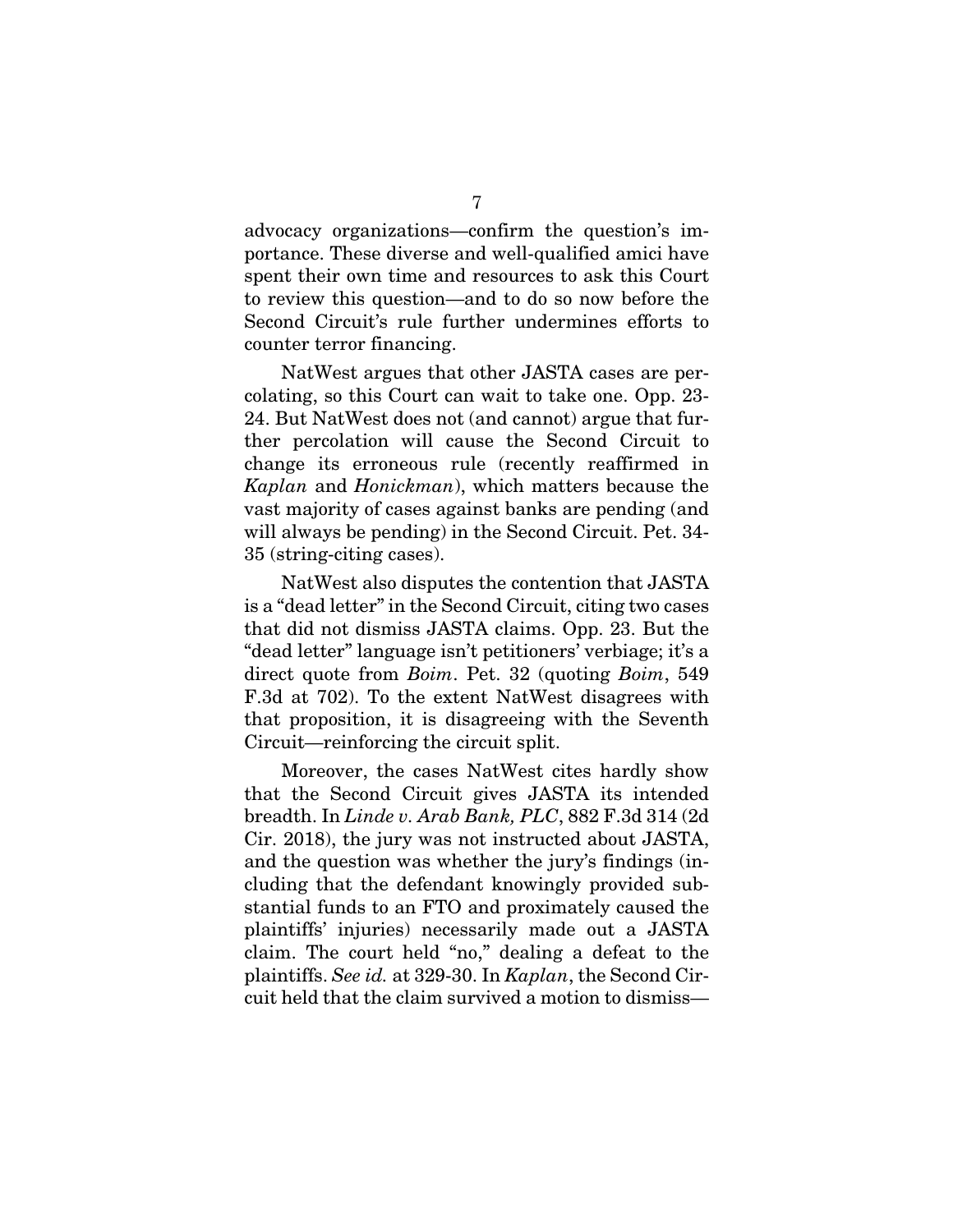but scienter is relatively easy to allege. *See* 999 F.3d at 861 (distinguishing *Linde* and this case because they "were not decided on the basis of their pleadings"). *But see Honickman*, 6 F.4th at 503 (dismissing JASTA case for lack of knowledge at the pleading stage). The question is whether a defendant wins as a matter of law when the *evidence* shows (as it often will) that the defendant knew it was assisting an FTO, but the plaintiff cannot prove that the funds were earmarked or explicitly used for a "terroristic purpose." *Kaplan* has nothing to say about that; the precedential decision below, however, says "yes." That rule risks scuttling every case against a bank that knowingly provided funds to an FTO, unless the bank's customers were naïve enough to admit that they were financing terrorism.

#### <span id="page-11-0"></span>III. The Essential Dispute Is Legal, Not Factual.

NatWest attacks a straw man by characterizing the question presented as whether every violation of § 2339B constitutes aiding and abetting under JASTA. Opp. 3-4. That isn't the question. Petitioners acknowledge that not every instance of providing material support to an FTO in violation of § 2339B will violate JASTA because the support could be of a type or an amount that renders it insubstantial. Pet. 32. On the other hand, the same policy considerations that led Congress to enact a broad criminal prohibition against "knowingly provid[ing] material support or resources to [FTOs]," 18 U.S.C.  $\S$  2339B(a)(1), plainly also inform the scope of JASTA, which Congress intended to provide "the broadest possible" civil remedy against those who "have provided material support, directly or indirectly, to  $[FTOs]$ ," JASTA § 2(b).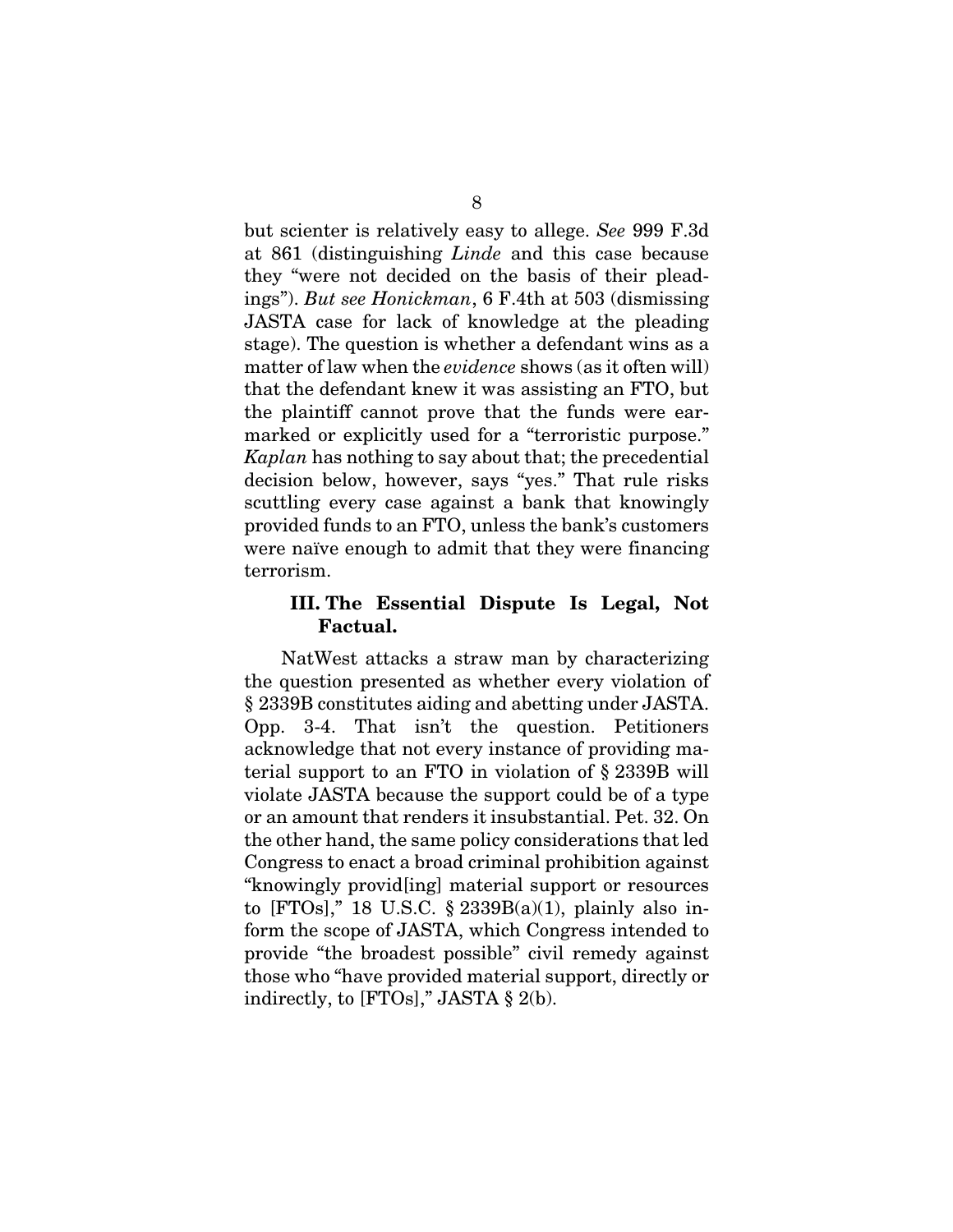Specifically, when Congress enacted § 2339B in 1996, it adopted a fundamental axiom of American counterterrorism policy: "foreign organizations that engage in terrorist activity are so tainted by their criminal conduct that any contribution to such an organization facilitates that conduct." Antiterrorism and Effective Death Penalty Act of 1996, Pub. L. No. 104- 132, § 301(a)(7), 110 Stat. 1214, 1247. In defending the statute, the Executive Branch confirmed that "it is highly likely that any material support to [FTOs] will ultimately inure to the benefit of their criminal, terrorist functions—regardless of whether such support was ostensibly intended to support non-violent, nonterrorist activities." *Holder v. Humanitarian Law Project*, 561 U.S. 1, 33 (2010) (quotation marks omitted). This Court agreed, endorsing the view that "providing material support to a designated [FTO]—even seemingly benign support—bolsters the terrorist activities of that organization." *Id.* at 36. In support, the Court accepted the proposition that "[m]oney is fungible," so that donations to an FTO's charitable arm foreseeably enable violence. *Id*. at 37.

That axiom is relevant to JASTA's "general awareness" element, which asks whether the defendant was "generally aware" that it was playing a "role as part of an overall illegal or tortious activity" from which violence was "a foreseeable risk." *Halberstam*, 705 F.2d at 487-88. Knowingly providing funds to an FTO is an illegal activity (a felony under § 2339B) that all three branches of our government have recognized causes terrorist violence—even when the funds are earmarked for nonviolent purposes. Unless Congress, the Executive Branch, and this Court have been wrong for decades about the relationship between funding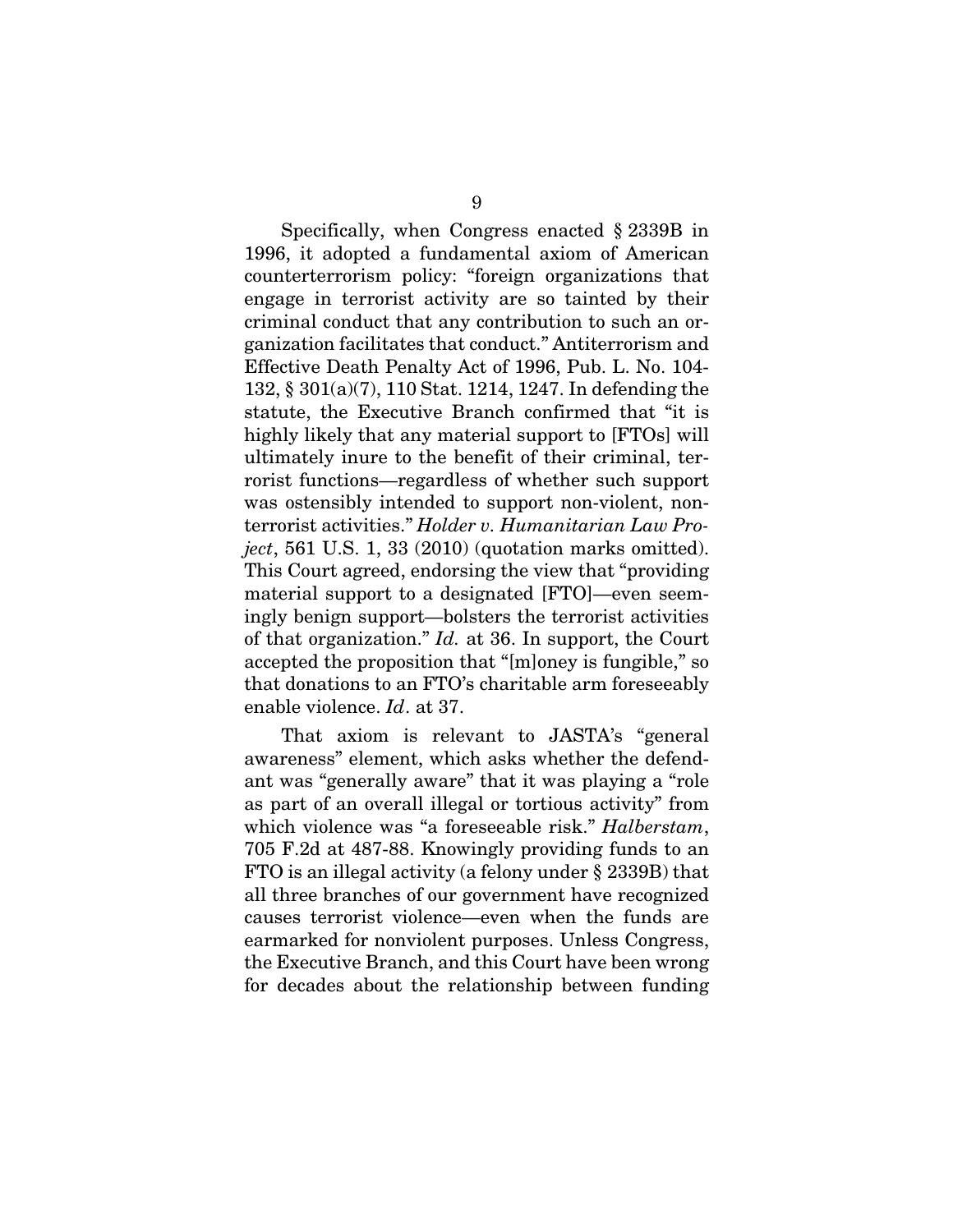FTOs and terrorist violence, a jury could reasonably conclude that sophisticated defendants like international banks are at least generally aware that by illegally providing funds to an FTO, they are playing a role in unlawful activities that foreseeably risk violence—even if those funds are not earmarked for a "terroristic purpose." *Contra* Pet. App. 41a.

The Second Circuit rejects that legal argument, disparaging any "attempt to equate the *Halberstam* foreseeability standard with the 'fungibility' theory in *Holder*." *Honickman*, 6 F.4th at 498. As explained *supra*, other courts hold that fungibility is directly relevant to civil liability for aiding and abetting. That legal disagreement is the crux of the circuit split—and the Second Circuit's approach is wrong for the reasons explained in the petition. Pet. 29-32.

NatWest also argues that the *Halberstam* test is inherently fact-intensive, and that the only thing at issue is the Second Circuit's application of that test. Opp. 17-18. Not so. Here, the Second Circuit affirmed summary judgment for NatWest as a matter of law. It did not weigh evidence—but instead held that JASTA's general awareness requires plaintiffs to come forward with evidence that funds were earmarked or used for a "terroristic purpose," like "fund[ing] terrorist attacks or recruit[ing] persons to carry out such attacks." Pet. App. 41a. In the court's view, the fact that a bank knowingly provided substantial funds to an FTO is insufficient to infer culpable awareness. In other words, the Second Circuit rejects—as a matter of law—a key foundation of America's counterterrorism policy.

That legal error is worthy of this Court's review because FTOs' fundraising is one of JASTA's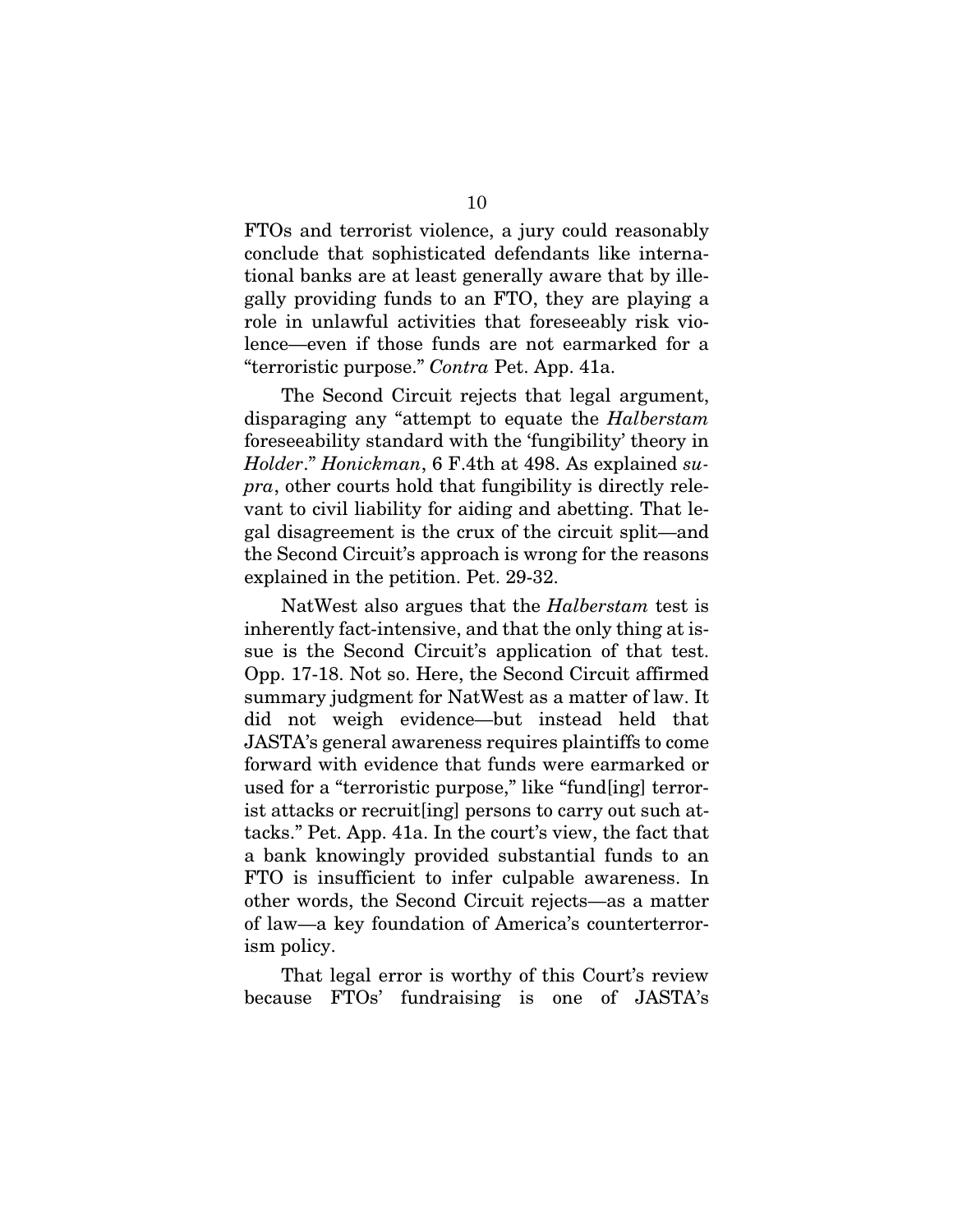heartland concerns, *see* JASTA § 2(a)(3), and similar facts arise in essentially every JASTA case involving banks. *See* Pet. 34 (string-citing cases). The analysis this Court employs to resolve the question will surely have implications for other forms of support, too.

#### IV. The Decision Below Is Wrong.

<span id="page-14-0"></span>NatWest's merits argument was addressed in the petition. Pet. 29-32. The only point that warrants reply is NatWest's contention that its assistance was not "substantial." As NatWest concedes, the lower courts did not reach this element. Opp. 26 n.10; Pet. App. 71a-72a. Had they reached it, they would have resolved it in petitioners' favor. Under *Halberstam*, whether a defendant's assistance is "substantial" turns on the nature of the act assisted (*i.e.*, whether the type of assistance given is likely to advance the particular act), the amount of assistance, the duration of the assistance, and other factors. *See* 705 F.2d at 488. Here, NatWest spent years providing Hamas-controlled organizations with millions of dollars—including contemporaneously with the Second Intifada, when Hamas was actively engaged in terrorist violence against Israelis and Americans. There is no plausible argument that this support was "insubstantial" as a matter of law.

### <span id="page-14-1"></span>V. In the Alternative, a CVSG Would Be Appropriate.

NatWest disputes the propriety of a CVSG, arguing that the government already made its views clear in prior cases. Opp. 26-28. Actually, the government has never provided this Court with its views about JASTA.